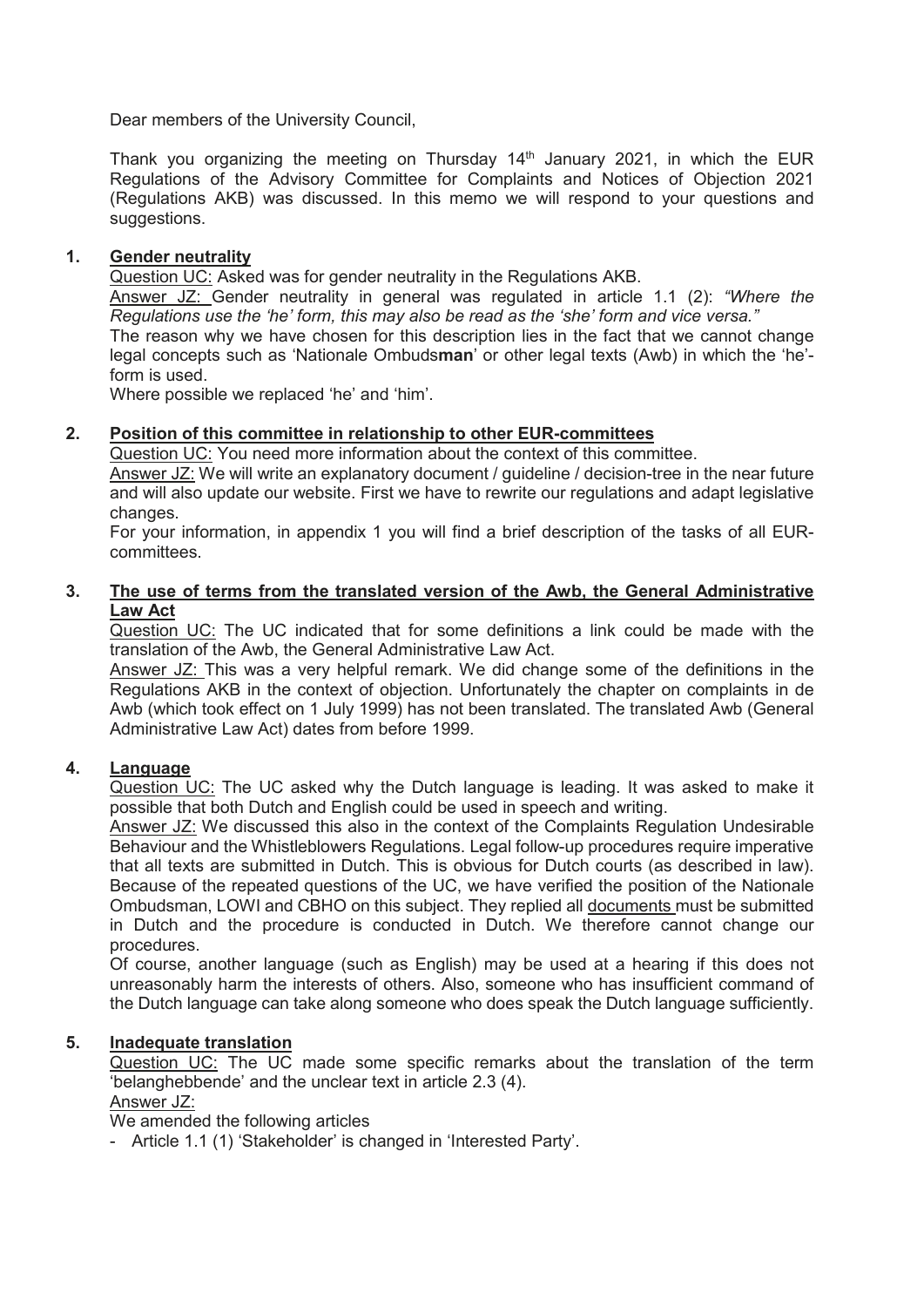- Article 2.3 (4) "Breaches of confidentiality, that obstruct the determination of the fact, may lead to discontinuation of the handling by the AKB. The Administrative Authority will be informed of this in Writing."

## **6. Duties of the committee**

Question UC: Why does the committee not issue advice on any measures to be taken by the Administrative Authority in relation to the handling of the complaint; article 3.6 (2).

Answer JZ: We discussed this also in the context of the Complaints Regulation Undesirable Behaviour and the Whistleblowers Regulations and tried to explain the committee is investigating a complaint and will give an advice on the merits of the complaint. Of course, the committee can and will advise about the validity of the complaint, but not on specific (punitive) sanctions in relation to this validity. Specific sanctions and measures that may follow this judgment lie in very different areas, where specific knowledge and expertise is required. As examples and not exhaustive: CAO NU (HR), Civil Code (HR and Legal Advice), criminal law (Police and Legal Advice), Order Regulations for Buildings Sites and Facilities 2020 (Security EUR, Dean, supervisor, HR, Legal Advice).

## **7. Appointment of chair and members AKB**

Question UC: On which bases will the chair and the members be appointed and what are the requirements.

Answer JZ: The Regulations AKB contain two specific requirements: the chair is not employed under the responsibility of the Executive Board: article 3.1 (2) and one member is a Lawyer: article 3.2 (1). We will, in association with HR, start a public recruitment procedure for those committees where the appointment-term of the members ends. The members of the ACB are currently appointed till 1 January 2024. When interim vacancies arise, the aforementioned public recruitment procedure will be followed.

## **8. Position of the Secretary**

Question UC: The UC expressed its concern about the position of the Secretary, as the Secretary should not fulfill other tasks that would put her/him in a difficult situation in relation to the confidentiality of the complaint.

Answer JZ: For this reason, the Secretaries work in a separate section of Legal Affairs: team Legal Protection. This assures the tasks of Legal Protection are not involved in the process prior to the handling of the complaint or the notice of objection.

To assure the Secretaries are only working for the committee, article 3.4 states: "the Secretary will only follow the instructions of the chair".

The Secretaries are all authorized to use the title 'Master of Law' and well aware of the fact that confidentiality applies to them as employee of the EUR but also in the context of the confidentiality-article 2.3 (5) of the Regulations AKB.

The advisory committee is headed by an external chair and the committee determines the content of the advice. As the secretary is obliged to follow the instructions of the chair, the secretary does not feel pressured to meet any expectations from the organization.

## **9. The costs of witnesses and experts**

Question UC: The UC asked who will pay for any costs in consulting witnesses and experts. Answer JZ:

Article 7:8 of the General Administrative Law Act states:

- (1) At the request of the interested party witnesses and experts …. may be heard.
- (2) The costs of witnesses and experts shall be borne by the interested party …..

As clarified during the meeting, the costs that the interested party reasonably had to incur in connection with the handling of the objection will only be reimbursed by the administrative authority insofar as the contested decision is revoked due to unlawfulness attributable to the administrative authority: article 7:15 (2) Awb.